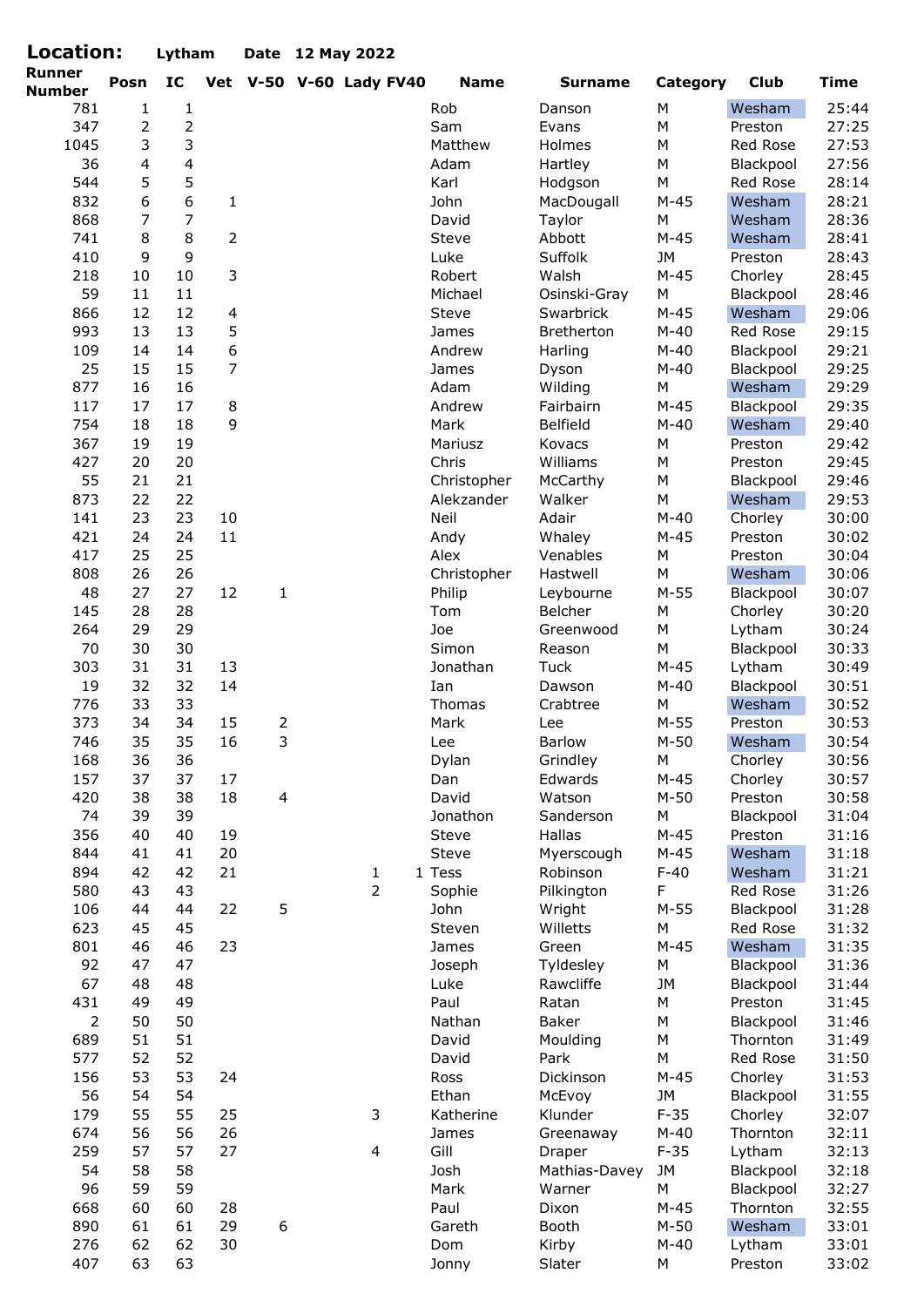| 994                      | 64  | 64  |    |        |   |    | Christopher  | <b>Bridge</b> | M         | Red Rose        | 33:05 |
|--------------------------|-----|-----|----|--------|---|----|--------------|---------------|-----------|-----------------|-------|
| 616                      | 65  | 65  | 31 | 7      |   |    | Stephen      | Woodruffe     | $M-55$    | Red Rose        | 33:06 |
| 441                      | 66  | 66  |    |        |   |    | Michael      | Croft         | M         | Preston         | 33:09 |
| 318                      | 67  | 67  |    |        |   |    | James        | Whittle       | M         | Lytham          | 33:12 |
| 76                       | 68  | 68  | 32 | 8      |   |    | Greg         | Seddon        | $M-55$    | Blackpool       | 33:13 |
|                          |     |     |    |        |   |    |              |               |           |                 |       |
| 28                       | 69  | 69  |    |        |   | 5  | Layla        | Foley         | F         | Blackpool       | 33:17 |
| 100                      | 70  | 70  | 33 |        |   |    | Steve        | Wilson        | $M-45$    | Blackpool       | 33:18 |
| 812                      | 71  | 71  | 34 |        |   |    | Mark         | Holton        | $M-40$    | Wesham          | 33:21 |
| 277                      | 72  | 72  | 35 |        |   | 6  | 2 Mel        | Koth          | $F-45$    | Lytham          | 33:27 |
| 571                      | 73  | 73  | 36 |        |   |    | John         | Naylor        | $M-40$    | Red Rose        | 33:28 |
| 226                      | 74  | 74  | 37 |        |   |    | Domonic      | Raby          | $M-45$    | Chorley         | 33:35 |
| 1000                     | 75  | 75  | 38 | 9      |   |    | Stuart       | Cann          | $M-55$    | Red Rose        | 33:38 |
| 314                      | 76  | 76  | 39 | $10\,$ |   |    | Stephen      | Wilde         | $M-50$    | Lytham          | 33:42 |
| 805                      | 77  | 77  | 40 | 11     |   |    | Carl         | Groome        | $M-50$    | Wesham          | 33:45 |
| 439                      | 78  | 78  |    |        |   |    | Phil         | Boardman      | M         | Preston         | 33:46 |
| 107                      | 79  | 79  |    |        |   |    | Chris        | Wylie         | ${\sf M}$ | Blackpool       | 33:46 |
|                          |     |     |    |        |   |    |              |               |           |                 |       |
| 1100                     | 80  | 80  | 41 | 12     | 1 |    | Joe          | Swarbrick     | $M-65$    | Red Rose        | 33:48 |
| 1128                     | 81  | 81  |    |        |   |    | Ethan        | Hodkinson     | M         | Red Rose        | 33:49 |
| 217                      | 82  | 82  | 42 |        |   |    | Jamie        | Vosper        | $M-45$    | Chorley         | 33:51 |
| 256                      | 83  | 83  |    |        |   |    | Chris        | Cottam        | M         | Lytham          | 33:53 |
| 26                       | 84  | 84  | 43 |        |   |    | Paul         | Eaton         | $M-45$    | Blackpool       | 33:55 |
| 1132                     | 85  | 85  | 44 | 13     |   |    | Minolo       | <b>Brook</b>  | $M-50$    | <b>Red Rose</b> | 33:56 |
| 263                      | 86  | 86  | 45 | 14     |   | 7  | $3$ Jo       | Goorney       | $F-50$    | Lytham          | 34:00 |
| 385                      | 87  | 87  | 46 |        |   |    | <b>Steve</b> | Mort          | $M-45$    | Preston         | 34:03 |
| 158                      | 88  | 88  |    |        |   |    | Freddie      | Edwards       | <b>JM</b> | Chorley         | 34:09 |
| 615                      | 89  | 89  | 47 |        |   |    | John         | Wood          | $M-40$    | Red Rose        | 34:14 |
| 372                      | 90  | 90  | 48 | 15     | 2 |    | David        | Lea           | $M-60$    | Preston         | 34:17 |
|                          | 91  | 91  |    | 16     | 3 |    | John         | Hickman       |           |                 |       |
| 681                      |     |     | 49 |        |   |    |              |               | $M-60$    | Thornton        | 34:21 |
| 24                       | 92  | 92  | 50 |        |   |    | Stephen      | Dunn          | $M-45$    | Blackpool       | 34:26 |
| 444                      | 93  | 93  |    |        |   |    | Rob          | Conroy        | M         | Preston         | 34:35 |
| 610                      | 94  | 94  |    |        |   |    | Matthew      | Wilson        | M         | Red Rose        | 34:40 |
| 387                      | 95  | 95  | 51 |        |   |    | <b>Steve</b> | Needham       | $M-45$    | Preston         | 34:45 |
| 901                      | 96  | 96  |    |        |   |    | Morgan       | Pritchard     | <b>JM</b> | Lytham          | 34:55 |
| 185                      | 97  | 97  | 52 |        |   | 8  | Laura        | Livesey       | $F-35$    | Chorley         | 35:04 |
| 167                      | 98  | 98  | 53 |        |   |    | <b>Nick</b>  | Gkikas        | $M-40$    | Chorley         | 35:06 |
| 175                      | 99  | 99  | 54 |        |   |    | Keith        | Johnston      | $M-40$    | Chorley         | 35:06 |
| 381                      | 100 | 100 | 55 | 17     |   |    | Neil         | McDonald      | $M-50$    | Preston         | 35:11 |
| 862                      | 101 | 101 | 56 | 18     |   |    | Nigel        | Shepherd      | $M-60$    | Wesham          | 35:13 |
|                          |     |     |    |        | 4 |    |              |               |           |                 |       |
| 1011                     | 102 | 102 | 57 | 19     |   |    | Gary         | Corcoran      | $M-50$    | Red Rose        | 35:18 |
| 1001                     | 103 | 103 | 58 | 20     |   |    | John         | Carruthers    | $M-55$    | Red Rose        | 35:23 |
| 982                      | 104 | 104 | 59 | 21     | 5 |    | Ken          | Addison       | $M-65$    | Red Rose        | 35:24 |
| 701                      | 105 | 105 | 60 | 22     |   |    | Tony James   | Smith         | $M-55$    | Thornton        | 35:25 |
| 819                      | 106 | 106 | 61 |        |   |    | Damian       | Ings          | $M-45$    | Wesham          | 35:28 |
| 321                      | 107 | 107 | 62 | 23     |   |    | Andy         | Acklam        | $M-50$    | Preston         | 35:28 |
| 84                       | 108 | 108 | 63 | 24     |   |    | Paul         | Sparrow       | $M-55$    | Blackpool       | 35:30 |
| 532                      | 109 | 109 | 64 |        |   | 9  | 4 Lorna      | Galbraith     | $F-40$    | Red Rose        | 35:37 |
| 27                       | 110 | 110 |    |        |   |    | Rafael       | Eaton         | <b>JM</b> | Blackpool       | 35:39 |
| 662                      | 111 | 111 | 65 |        |   |    | Craig        | Caunce        | $M-40$    | Thornton        | 35:41 |
| 889                      | 112 | 112 |    |        |   |    | William      | Parkinson     | M         | Wesham          | 35:42 |
| 169                      |     | 113 |    | 25     |   |    |              | Hall          | $M-50$    | Chorley         | 35:46 |
|                          | 113 |     | 66 |        |   |    | Christopher  |               |           |                 |       |
| 148                      | 114 | 114 | 67 | 26     |   |    | Darren       | <b>Bowles</b> | $M-50$    | Chorley         | 35:52 |
| 270                      | 115 | 115 | 68 |        |   | 10 | Jennifer     | Hill          | $F-35$    | Lytham          | 35:53 |
| 352                      | 116 | 116 | 69 | 27     |   |    | Patrick      | Grant         | $M-55$    | Preston         | 36:00 |
| 66                       | 117 | 117 | 70 |        |   |    | Chris        | Rawcliffe     | $M-40$    | Blackpool       | 36:02 |
| 246                      | 118 | 118 | 71 | 28     |   | 11 | 5 Louise     | Cox           | $F-50$    | Lytham          | 36:05 |
| $\overline{\mathcal{A}}$ | 119 | 119 | 72 |        |   |    | Paul         | Beech         | $M-45$    | Blackpool       | 36:09 |
| 199                      | 120 | 120 | 73 | 29     |   |    | Adrian       | Pilkington    | $M-50$    | Chorley         | 36:10 |
| 1131                     | 121 | 121 | 74 |        |   |    | Richard      | <b>Barnes</b> | $M-40$    | Red Rose        | 36:12 |
| 1126                     | 122 | 122 |    |        |   |    | Chris        | Griffiths     | M         | Red Rose        | 36:15 |
|                          |     |     |    |        |   |    |              |               |           |                 |       |
| 279                      | 123 | 123 |    |        |   | 12 | Maddy        | Markham       | JF        | Lytham          | 36:18 |
| 281                      | 124 | 124 |    |        |   |    | Ross         | McKelvie      | М         | Lytham          | 36:20 |
| 904                      | 125 | 125 |    |        |   |    | Alistair     | Leivers       | ${\sf M}$ | Lytham          | 36:21 |
| 147                      | 126 | 126 |    |        |   |    | Mark         | Bond          | M         | Chorley         | 36:23 |
| 190                      | 127 | 127 | 75 |        |   | 13 | 6 Laura      | Murphy        | $F-45$    | Chorley         | 36:25 |
| 527                      | 128 | 128 | 76 |        |   | 14 | Samantha     | Edwards       | $F-35$    | Red Rose        | 36:27 |
| 198                      | 129 | 129 |    |        |   | 15 | Amber        | Pilkington    | JF        | Chorley         | 36:28 |
|                          |     |     |    |        |   |    |              |               |           |                 |       |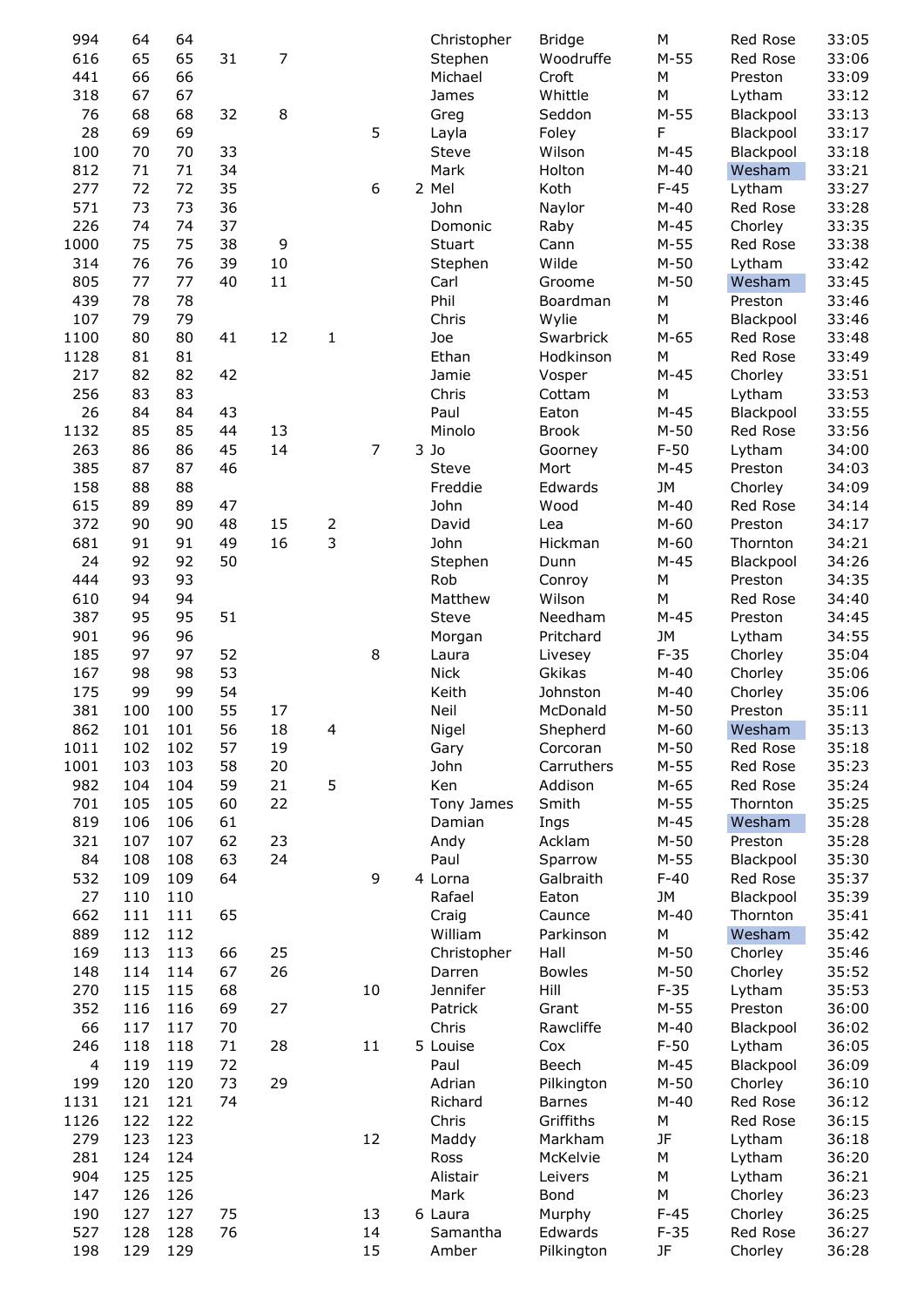| 874        | 130        | 130        |     |    |                |          | Rob         | Wallace              | M                | Wesham            | 36:28          |
|------------|------------|------------|-----|----|----------------|----------|-------------|----------------------|------------------|-------------------|----------------|
| 265        | 131        | 131        | 77  | 30 |                |          | Dan         | Gregson              | $M-50$           | Lytham            | 36:30          |
| 413        | 132        | 132        | 78  | 31 |                |          | Andrew      | Tranter              | $M-55$           | Preston           | 36:31          |
| 751        | 133        | 133        | 79  | 32 | 6              |          | Martin      | <b>Bates</b>         | $M-65$           | Wesham            | 36:33          |
| 7          | 134        | 134        | 80  | 33 |                |          | Anthony     | Blight               | $M-50$           | Blackpool         | 36:42          |
| 227        | 135        | 135        | 81  |    |                | 16       | 7 Nichola   | Raby                 | $F-45$           | Chorley           | 36:43          |
| 32         | 136        | 136        | 82  |    |                |          | Andrew      | Hall                 | $M-45$           | Blackpool         | 36:45          |
| 1111       | 137        | 137        |     |    |                |          | Simon       | Winster              | M                | Red Rose          | 36:45          |
| 348        | 138        | 138        |     |    |                | 17       | Teagan      | Fell                 | <b>JF</b>        | Preston           | 36:46          |
| 304        | 139        | 139        | 83  | 34 | $\overline{7}$ |          | Graham      | Webster              | $M-70$           | Lytham            | 36:49          |
| 97         | 140        | 140        | 84  |    |                |          | Mark        | Whitehouse           | $M-45$           | Blackpool         | 36:50          |
| 208        | 141        | 141        |     |    |                |          | Craig       | Sarson               | <b>JM</b>        | Chorley           | 36:54          |
| 10         | 142        | 142        | 85  | 35 | 8              |          | Andrew      | Neal                 | $M-60$           | Blackpool         | 36:56          |
| 149        | 143        | 143        | 86  | 36 |                | 18       | 8 Jane      | <b>Bowles</b>        | $F-50$           | Chorley           | 36:58          |
| 690        | 144        | 144        | 87  |    |                | 19       | 9 Tracey    | Mullan               | $F-45$           | Thornton          | 37:06          |
| 679        | 145        | 145        | 88  |    |                | 20       | Hayley      | Haworth              | $F-35$           | Thornton          | 37:07          |
| 865        | 146        | 146        | 89  | 37 |                | 21       | 10 Carmel   | Sullivan             | $F-55$           | Wesham            | 37:07          |
| 1047       | 147        | 147        |     |    |                |          | Liam        | Hooton               | M                | Red Rose          | 37:09          |
| 1016       | 148        | 148        | 90  | 38 | 9              |          | Philip      | Davidson             | $M-60$           | <b>Red Rose</b>   | 37:12          |
| 825        | 149        | 149        | 91  | 39 |                |          | Jonathan    | Lawson               | $M-50$           | Wesham            | 37:25          |
| 248        | 150        | 150        | 92  | 40 |                |          | David       | <b>Butler</b>        | $M-50$           | Lytham            | 37:38          |
| 243        | 151        | 151        | 93  | 41 | 10             |          | John        | Bertenshaw           | $M-65$           | Lytham            | 37:39          |
| 153        | 152        | 152        | 94  | 42 |                |          | Warren      | Crook                | $M-55$           | Chorley           | 37:42          |
| 362        | 153        | 153        | 95  | 43 |                |          | Billy       | Johnstone            | $M-55$           | Preston           | 37:44          |
| 595        | 154        | 154        |     |    |                |          | Ben         | Smithers             | M                | Red Rose          | 37:50          |
| 707        | 155        | 155        | 96  |    |                |          | Matthew     | Taylor               | $M-45$           | Thornton          | 37:55          |
| 64         | 156        | 156        | 97  | 44 |                |          | Paul        | Plummer              | $M-50$           | Blackpool         | 37:56          |
| 286        | 157        | 157        | 98  |    |                | 22       | Leanne      | Nield                | $F-35$           | Lytham            | 37:57          |
| 869        | 158        | 158        | 99  |    |                | 23       | 11 Michelle | Tickle               | $F-45$           | Wesham            | 37:58          |
| 663        | 159        | 159<br>160 | 100 |    |                | 24<br>25 | 12 Rebecca  | Courtney             | $F-40$           | Thornton          | 38:01          |
| 214        | 160<br>161 | 161        | 101 | 45 |                |          | Anya<br>Ian | Townsend             | F                | Chorley           | 38:01          |
| 329<br>871 | 162        | 162        | 102 | 46 |                | 26       | 13 Kay      | Bebbington           | $M-55$<br>$F-50$ | Preston<br>Wesham | 38:04<br>38:05 |
| 219        | 163        | 163        | 103 |    |                | 27       | 14 Rebecca  | Twist<br>Ward        | $F-40$           | Chorley           | 38:09          |
| 120        | 164        | 164        | 104 |    |                | 28       | 15 Diane    | Strickland           | $F-40$           | Blackpool         | 38:12          |
| 1051       | 165        | 165        | 105 | 47 | 11             |          | Allan       | Johnson              | $M-60$           | Red Rose          | 38:13          |
| 525        | 166        | 166        | 106 | 48 |                |          | Dave        | Eaves                | $M-50$           | Red Rose          | 38:14          |
| 767        | 167        | 167        | 107 | 49 | 12             |          | John        | Collier              | $M-65$           | Wesham            | 38:14          |
| 548        | 168        | 168        |     |    |                | 29       | Melissa     | Houghton             | F                | Red Rose          | 38:16          |
| 631        | 169        | 169        |     |    |                |          | Robert      | <b>Brooks Taylor</b> | M                | Red Rose          | 38:17          |
| 1098       | 170        | 170        |     |    |                |          | Joel        | Stanier              | M                | Red Rose          | 38:19          |
| 629        | 171        | 171        |     |    |                |          | Johnathon   | Wells                | M                | Red Rose          | 38:23          |
| 311        | 172        | 172        | 108 |    |                | 30       | Kate        | Price-Edwards        | $F-35$           | Lytham            | 38:26          |
| 624        | 173        | 173        | 109 | 50 | 13             |          | Dave        | Stewart              | $M-60$           | Red Rose          | 38:27          |
| 618        | 174        | 174        |     |    |                |          | Gary        | Li                   | M                | Red Rose          | 38:29          |
| 828        | 175        | 175        | 110 | 51 |                | 31       | 16 Suzanne  | Leonard              | $F-50$           | Wesham            | 38:29          |
| 371        | 176        | 176        |     |    |                |          | Andy        | Lea                  | М                | Preston           | 38:30          |
| 1093       | 177        | 177        | 111 | 52 |                |          | Kevin       | Smith                | $M-55$           | Red Rose          | 38:35          |
| 579        | 178        | 178        | 112 | 53 |                |          | Imtiaz      | Patel                | $M-55$           | Red Rose          | 38:44          |
| 33         | 179        | 179        | 113 |    |                | 32       | 17 Helen    | Hall                 | $F-40$           | Blackpool         | 38:45          |
| 194        | 180        | 180        | 114 | 54 |                |          | Darren      | Nicholls             | $M-50$           | Chorley           | 38:50          |
| 278        | 181        | 181        | 115 |    |                | 33       | 18 Claire   | Markham              | $F-45$           | Lytham            | 38:54          |
| 997        | 182        | 182        | 116 | 55 |                |          | Philip      | <b>Butler</b>        | $M-55$           | Red Rose          | 39:06          |
| 509        | 183        | 183        |     |    |                |          | Chris       | Collings             | М                | Red Rose          | 39:11          |
| 694        | 184        | 184        | 117 | 56 | 14             |          | Steve       | Robinson             | $M-65$           | Thornton          | 39:14          |
| 886        | 185        | 185        |     |    |                | 34       | Alice       | Deacon               | F                | Wesham            | 39:18          |
| 389        | 186        | 186        | 118 | 57 |                |          | Greg        | O'Brien              | $M-50$           | Preston           | 39:23          |
| 811        | 187        | 187        | 119 |    |                | 35       | Antoinette  | Holton               | $F-35$           | Wesham            | 39:27          |
| 419        | 188        | 188        | 120 | 58 |                |          | Dale        | Wallis               | $M-55$           | Preston           | 39:28          |
| 324        | 189        | 189        | 121 | 59 | 15             |          | Alan        | Appleby              | $M-70$           | Preston           | 39:31          |
| 721        | 190        | 190        | 122 | 60 |                |          | Duncan      | <b>Beatty</b>        | $M-55$           | Thornton          | 39:33          |
| 706        | 191        | 191        | 123 |    |                | 36       | 19 Karen    | Taylor               | $F-45$           | Thornton          | 39:35          |
| 61         | 192        | 192        |     |    |                | 37       | Basia       | Pawelczak            | F                | Blackpool         | 39:37          |
| 1123       | 193        | 193        |     |    |                |          | Adam        | Ward                 | М                | Red Rose          | 39:42          |
| 560        | 194        | 194        | 124 |    |                |          | Rob         | Mather               | $M-45$           | Red Rose          | 39:46          |
| 818        | 195        | 195        |     |    |                | 38       | Becky       | Ingham               | F                | Wesham            | 39:49          |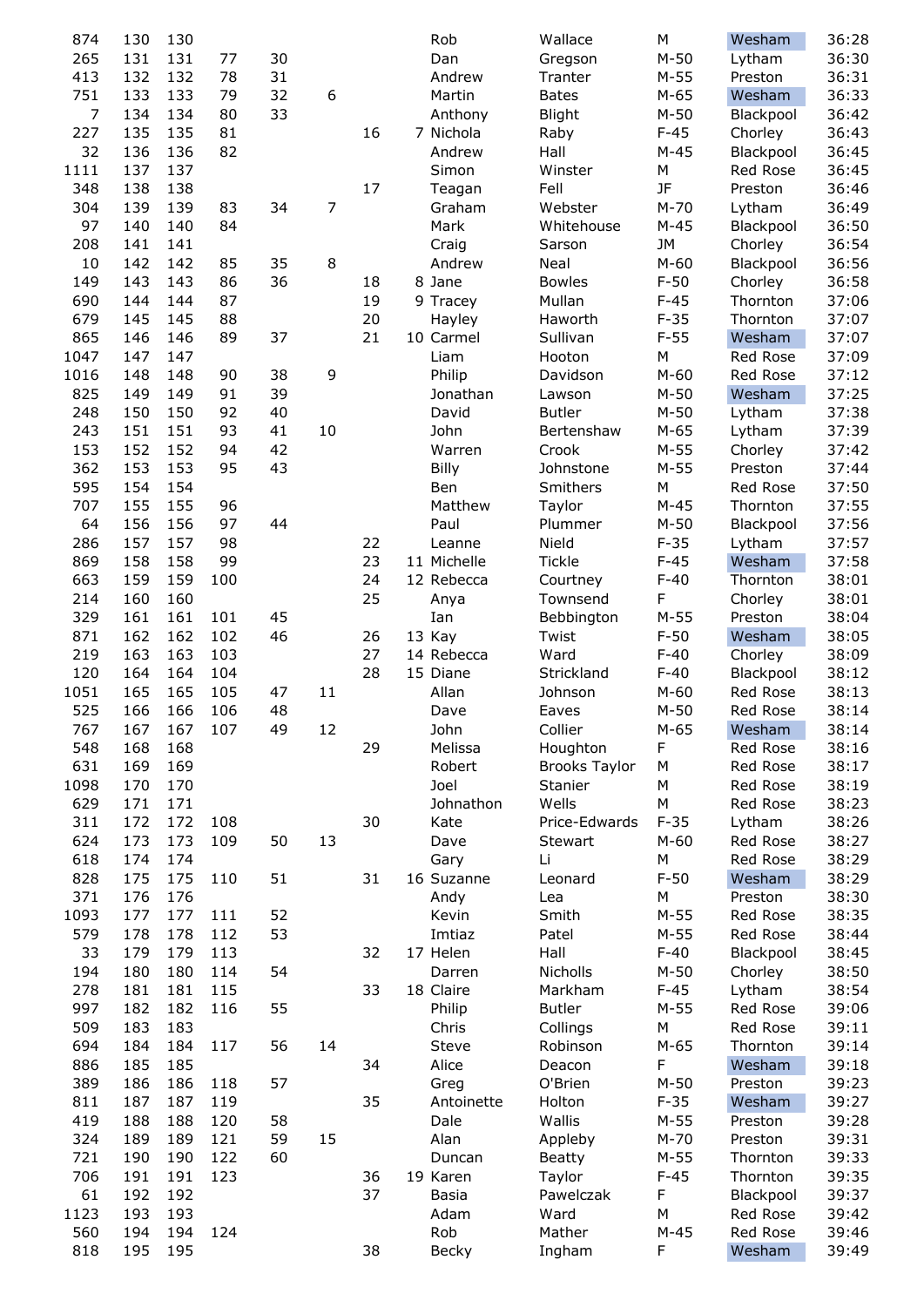| 570  | 196 | 196 | 125 | 61 |    |    | Steve          | Murphy        | $M-50$ | Red Rose  | 39:50 |
|------|-----|-----|-----|----|----|----|----------------|---------------|--------|-----------|-------|
| 848  | 197 | 197 |     |    |    |    | Ian            | Nichols Hogg  | M      | Wesham    | 39:51 |
| 702  | 198 | 198 | 126 |    |    |    | Jonathon       | Spriggs       | $M-40$ | Thornton  | 40:01 |
| 857  | 199 | 199 | 127 | 62 | 16 |    | Peter          | Rooney        | $M-60$ | Wesham    | 40:11 |
| 62   | 200 | 200 | 128 | 63 |    |    | Darrell        | Pickering     | $M-55$ | Blackpool | 40:18 |
| 773  | 201 | 201 |     |    |    | 39 | Jessica        | Coulthurst    | F      | Wesham    | 40:20 |
|      |     |     |     |    |    |    |                |               |        |           |       |
| 290  | 202 | 202 | 129 | 64 |    |    | Peter          | Reid          | $M-50$ | Lytham    | 40:28 |
| 686  | 203 | 203 | 130 | 65 |    |    | Steve          | Livesey       | $M-55$ | Thornton  | 40:29 |
| 442  | 204 | 204 | 131 | 66 |    |    | John           | Ross          | $M-50$ | Preston   | 40:38 |
| 231  | 205 | 205 | 132 | 67 |    |    | Ian            | Gouldthorpe   | $M-50$ | Chorley   | 40:41 |
| 1125 | 206 | 206 | 133 | 68 |    |    | Eddie          | Hamilton      | $M-50$ | Red Rose  | 40:54 |
| 839  | 207 | 207 | 134 | 69 |    | 40 | 20 Lisa        | Minns         | $F-55$ | Wesham    | 41:02 |
| 698  | 208 | 208 | 135 |    |    | 41 | Jenny          | Shepherd      | $F-35$ | Thornton  | 41:09 |
| 1122 | 209 | 209 |     |    |    |    | Gary           | Turner        | M      | Red Rose  | 41:12 |
| 1130 | 210 | 210 |     |    |    | 42 | Rebecca        | Wells         | F      | Red Rose  | 41:13 |
| 82   | 211 | 211 | 136 | 70 |    | 43 | 21 Andrea      | Smith         | $F-55$ | Blackpool | 41:17 |
|      |     |     |     |    |    |    |                |               |        |           |       |
| 21   | 212 | 212 | 137 | 71 |    | 44 | 22 Karen       | Dunford       | $F-55$ | Blackpool | 41:20 |
| 358  | 213 | 213 | 138 | 72 | 17 | 45 | 23 Marian      | Hesketh       | $F-65$ | Preston   | 41:22 |
| 630  | 214 | 214 |     |    |    |    | Chris          | Corrigan      | M      | Red Rose  | 41:24 |
| 653  | 215 | 215 | 139 |    |    | 46 | 24 Kate        | <b>Barras</b> | $F-45$ | Thornton  | 41:25 |
| 880  | 216 | 216 | 140 | 73 |    |    | Andrew         | Wilkinson     | $M-50$ | Wesham    | 41:26 |
| 861  | 217 | 217 | 141 |    |    | 47 | 25 Tanya       | Shaw          | $F-45$ | Wesham    | 41:28 |
| 436  | 218 | 218 | 142 |    |    |    | Matthew        | Suffolk       | $M-45$ | Preston   | 41:31 |
| 376  | 219 | 219 | 143 | 74 |    | 48 | 26 Jennie      | Lock          | $F-50$ | Preston   | 41:34 |
| 691  | 220 | 220 | 144 | 75 | 18 |    | Barry          | O'Cleirigh    | $M-60$ | Thornton  | 41:38 |
| 628  | 221 | 221 | 145 |    |    | 49 | 27 Kelly       | Pennington    | $F-40$ | Red Rose  | 41:39 |
| 541  | 222 | 222 | 146 | 76 |    |    | Nigel          | Harrison      | $M-55$ | Red Rose  | 41:39 |
|      |     |     |     |    |    |    |                |               |        |           |       |
| 1034 | 223 | 223 | 147 |    |    |    | Craig          | Goldsworthy   | $M-45$ | Red Rose  | 41:43 |
| 859  | 224 | 224 | 148 |    |    | 50 | 28 Helen       | Schofield     | $F-45$ | Wesham    | 41:46 |
| 744  | 225 | 225 | 149 |    |    |    | Ryan           | Azzopardi     | $M-40$ | Wesham    | 41:46 |
| 688  | 226 | 226 | 150 |    |    | 51 | Roxanne        | McAllister    | $F-35$ | Thornton  | 41:47 |
| 110  | 227 | 227 | 151 | 77 | 19 |    | David          | Marsland      | $M-65$ | Blackpool | 41:58 |
| 878  | 228 | 228 | 152 | 78 | 20 | 52 | 29 Beverley    | Wilding       | $F-60$ | Wesham    | 42:00 |
| 692  | 229 | 229 | 153 |    |    |    | Gary           | Parkinson     | $M-45$ | Thornton  | 42:01 |
| 306  | 230 | 230 |     |    |    |    | Alex           | Wiggins       | M      | Lytham    | 42:04 |
| 267  | 231 | 231 | 154 | 79 |    | 53 | 30 Sue         | Hawitt        | $F-55$ | Lytham    | 42:06 |
| 224  | 232 | 232 | 155 |    |    |    | Richard        | Holding       | $M-40$ | Chorley   | 42:08 |
| 245  | 233 | 233 | 156 | 80 | 21 |    | Barry          | Broughton     | $M-60$ | Lytham    | 42:09 |
| 704  | 234 | 234 | 157 | 81 |    |    | John           |               | $M-55$ |           | 42:12 |
|      |     |     |     |    |    |    |                | <b>Street</b> |        | Thornton  |       |
| 800  | 235 | 235 | 158 |    |    | 54 | 31 Vicky       | Gore          | $F-45$ | Wesham    | 42:13 |
| 799  | 236 | 236 | 159 |    |    |    | Steven         | Gore          | $M-40$ | Wesham    | 42:14 |
| 884  | 237 | 237 | 160 | 82 | 22 |    | Simon David    | Young         | $M-70$ | Wesham    | 42:15 |
| 17   | 238 | 238 | 161 | 83 |    |    | John           | Mullineaux    | $M-55$ | Blackpool | 42:18 |
| 840  | 239 | 239 | 162 | 84 | 23 |    | Andrew         | Moore         | $M-60$ | Wesham    | 42:21 |
| 119  | 240 | 240 | 163 | 85 |    |    | Terence        | Westhead      | $M-55$ | Blackpool | 42:24 |
| 566  | 241 | 241 | 164 | 86 | 24 | 55 | 32 Pauline     | Moorcroft     | $F-60$ | Red Rose  | 42:29 |
| 75   | 242 | 242 | 165 | 87 |    |    | Simon          | Scarr         | $M-55$ | Blackpool | 42:35 |
| 766  | 243 | 243 | 166 | 88 |    |    | Paul           | Carter        | $M-50$ | Wesham    | 42:35 |
| 221  | 244 | 244 | 167 | 89 | 25 |    | Steven         | Wilde         | $M-65$ | Chorley   | 42:36 |
| 29   | 245 | 245 | 168 |    |    | 56 | 33 Amanda      | Fuller        | $F-45$ | Blackpool | 42:53 |
|      |     |     |     | 90 |    | 57 | 34 Dawn        |               | $F-50$ |           |       |
| 695  | 246 | 246 | 169 |    |    |    |                | Saunders      |        | Thornton  | 42:58 |
| 416  | 247 | 247 | 170 |    |    | 58 | 35 Julie       | Tyrer         | $F-45$ | Preston   | 43:07 |
| 708  | 248 | 248 | 171 | 91 |    |    | Steve          | Thompson      | $M-55$ | Thornton  | 43:16 |
| 779  | 249 | 249 | 172 | 92 |    |    | James Robert   | Danson        | $M-55$ | Wesham    | 43:24 |
| 622  | 250 | 250 | 173 |    |    | 59 | Michelle       | Jolly         | $F-35$ | Red Rose  | 43:31 |
| 288  | 251 | 251 | 174 | 93 |    |    | Greg           | Oulton        | $M-50$ | Lytham    | 43:53 |
| 295  | 252 | 252 | 175 | 94 | 26 |    | Roy            | Stevens       | $M-70$ | Lytham    | 44:01 |
| 99   | 253 | 253 | 176 | 95 | 27 |    | <b>Brandon</b> | Willoughby    | $M-60$ | Blackpool | 44:05 |
| 435  | 254 | 254 |     |    |    | 60 | Hollie         | Suffolk       | JF     | Preston   | 44:08 |
| 658  | 255 | 255 | 177 | 96 |    |    | Stephen        | <b>Buston</b> | $M-50$ | Thornton  | 44:09 |
| 298  | 256 | 256 | 178 |    |    |    | Ian            | Tate          | $M-40$ | Lytham    | 44:09 |
|      |     |     |     |    |    |    |                |               |        |           |       |
| 98   | 257 | 257 | 179 | 97 |    | 61 | 36 Gina        | Whiteley      | $F-50$ | Blackpool | 44:29 |
| 851  | 258 | 258 | 180 |    |    | 62 | 37 Julie       | Paton         | $F-45$ | Wesham    | 44:41 |
| 829  | 259 | 259 | 181 |    |    | 63 | 38 Louise      | Lord          | $F-45$ | Wesham    | 44:42 |
| 307  | 260 | 260 | 182 | 98 |    | 64 | 39 Ruth        | Williams      | $F-55$ | Lytham    | 44:45 |
| 1097 | 261 | 261 | 183 |    |    | 65 | Esther         | Stanier       | $F-35$ | Red Rose  | 44:50 |